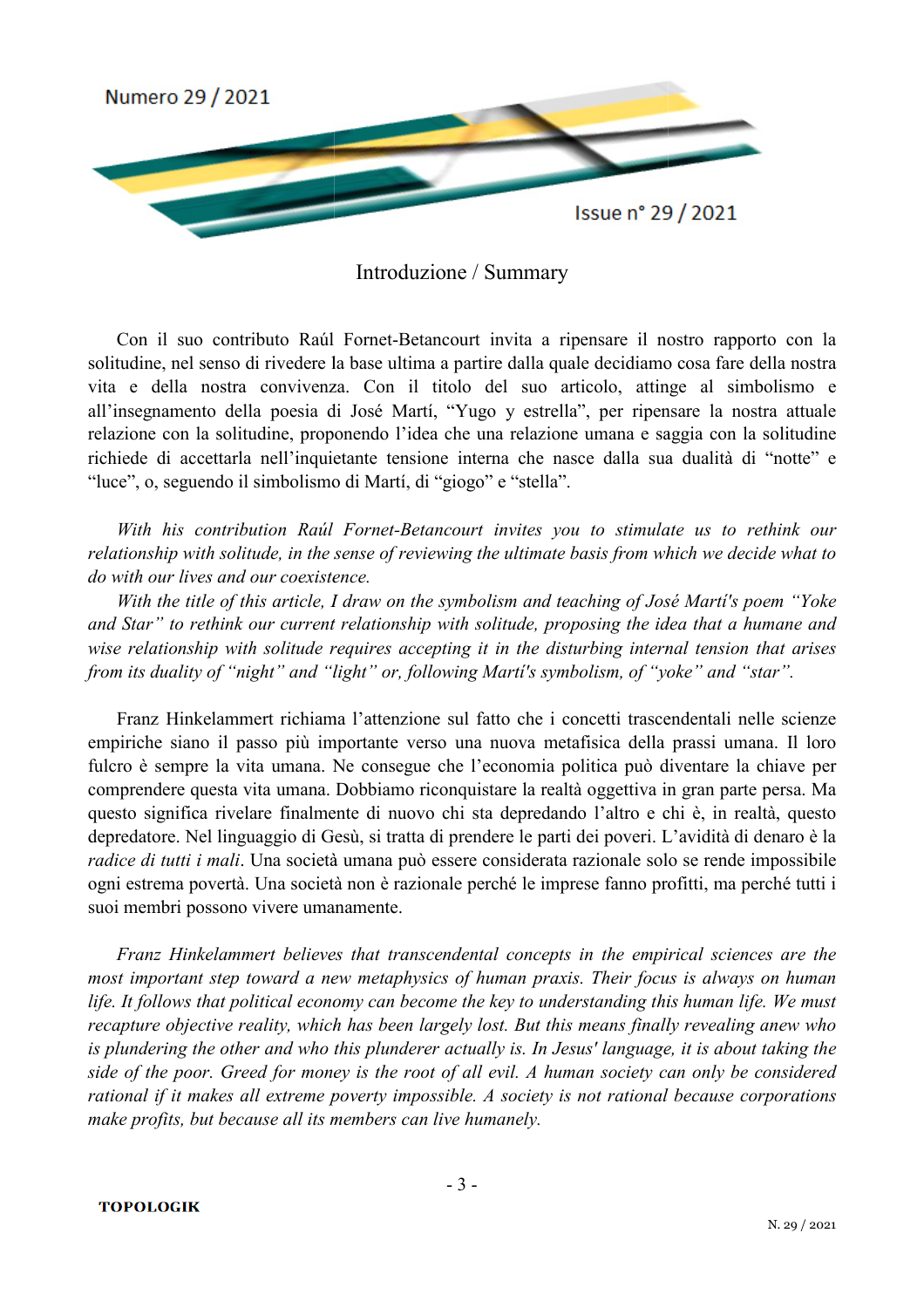

Nel suo contributo Peter Blomen riunisce le posizioni di filosofi e poeti sul significato del pianeta. GAIA, "Madre Terra" o "Terra Mater" sono dichiarazioni d'amore che hanno sempre voluto sottolineare ciò che regge, porta, fa nascere e conserva la vita, l'essere dinamico del Pianeta Blu. Heidegger, Nietzsche e Hölderlin sono i punti di riferimento nella prima parte dell'articolo, di cui analizza le posizioni per determinare come valutare le loro prospettive riguardo alla vita sulla terra. Nella seconda parte dell'articolo analizza prospettive eterogenee (H. Jonas, S. Schmitt, C. McCarthy) che implicano aspetti etici, evolutivi, ecologici e apocalittici, nella misura in cui noi come esseri umani non separiamo la complessità del nostro essere dalla complessità, eterogeneità e diversità del pianeta in quanto ecosistema vivente e in continuo cambiamento, un super-organismo.

In his paper Peter Blomen brings together the statements of the philosophers and poets regarding their thinking about the meaning of the planet that enables all of our lives. GAIA, "Mother Earth" or "Terra Mater" are declarations of love that have always been intended to *emphasize what holds, carries, brings forth and preserves life, the dynamic being of the Blue* Planet. Heidegger, Nietzsche and Hölderlin are the reference points in the first part of the article, of which analyzes statements to determine how their perspectives on terrestrial life are to be assessed. In the second part of the article analyze heterogeneous perspectives (H. Jonas, S. Schmitt, *C. McCarthy) that imply ethical, evolutionary, ecological and apocalyptic aspects, insofar as we as humans do not detach the complexity of our being from the complexity, heterogeneity and diversity* of the planet as a living, constantly changing ecosystem, a super-organism.

Nella seconda parte del suo saggio (la prima è stata pubblicata nel n. 28) Peter Prøhl-Hansen continua la sua disamina sulla questione di un'estetica dell'esistenza. L'uomo, essendo una creatura in divenire, deve fondamentalmente orientarsi nel mondo, a causa della sua posizione deficitaria, prendere posizione e gestire i suoi suoi bisogni in modo attivo. Il concetto di *téchn échne* è, perciò, cruciale, oltre che centralmente intrecciato con quello di azione umana. È, dunque, il tentativo di rintracciare quelle forze che prevalgono sulla nostra autoreferenzialità e strutturano le nostre modalità d'azione, poiché la possibilità di un'estetica dell'esistenza si trova nell'autoreferenzialità. La percezione dell'esistenza, il pensare e l'agire costituiscono la vitalità dell'unità di vita umana. Tuttavia, la questione di un'estetica dell'esistenza non ha risposte assolute e dobbiamo, quindi, cercare continuamente di esplorare i suoi diversi piani.

In the second part of his essay (the first was published in No. 28), Peter Prøhl-Hansen continues his examination of the question of an aesthetics of existence. Man being a creature-in*becoming must fundamentally orient himself in the world, due to his deficient position, take a* position and handle his needs in an active manner. The concept of téchne appears to me to be *crucial, as well as centrally entwined with that of human action. It is therefore the attempt to trace* those forces that prevail our self-reference and structure our modes of action, since the possibility

## **TOPOLOGIK**